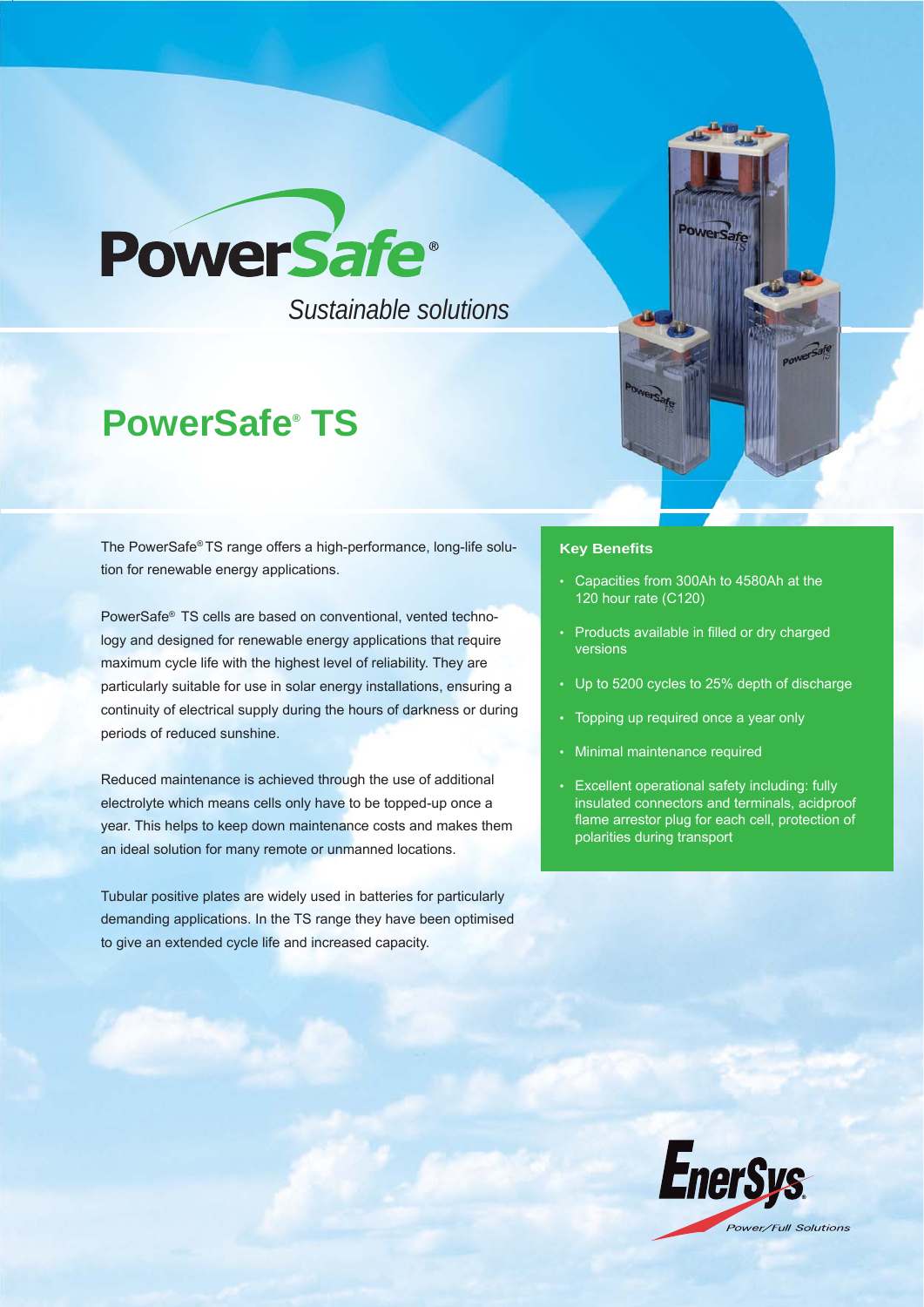| <b>General Specifications</b> |                           |                                       | <b>Nominal</b><br><b>Capacity (Ah)</b> |                                                 | <b>Nominal Dimensions</b> |       |                          |          |                           |       |                                                             |       |                                                                           |       |                                                  |      |                                           |                                            |
|-------------------------------|---------------------------|---------------------------------------|----------------------------------------|-------------------------------------------------|---------------------------|-------|--------------------------|----------|---------------------------|-------|-------------------------------------------------------------|-------|---------------------------------------------------------------------------|-------|--------------------------------------------------|------|-------------------------------------------|--------------------------------------------|
| <b>Type</b>                   | Nominal<br>Voltage<br>(V) | <b>Number</b><br>of<br>Termi-<br>nals | 10 hr rate<br>to<br>1.80Vpc<br>@20°C   | 120 hr rate<br>to<br>1.85Vpc<br>$@25^{\circ}$ C | Length<br>mm<br>in        |       | <b>Width</b><br>mm<br>in |          | <b>Height</b><br>in<br>mm |       | <b>Typical</b><br><b>Weight Dry</b><br>charged<br>Ibs<br>kg |       | <b>Typical</b><br><b>Weight Acid</b><br><b>Filled</b><br><b>lbs</b><br>kg |       | Electrolyte<br>Volume<br><b>Litres US</b><br>Gal |      | <b>Short</b><br>Circuit<br>Current<br>(A) | Internal<br>Resi-<br>stance<br>$(m\Omega)$ |
| TLS <sub>4</sub>              | $\overline{2}$            | $\overline{2}$                        | 220                                    | 300                                             | 103                       | 4.06  | 206                      | 8.12     | 389                       | 15.33 | 13.0                                                        | 28.6  | 18.0                                                                      | 39.8  | 3.9                                              | 1.0  | 2059                                      | 1.02                                       |
| TLS <sub>5</sub>              | $\overline{2}$            | $\overline{2}$                        | 270                                    | 367                                             | 124                       | 4.89  | 206                      | 8.12     | 389                       | 15.33 | 15.5                                                        | 34.2  | 21.9                                                                      | 48.2  | 4.9                                              | 1.3  | 2625                                      | 0.8                                        |
| TLS <sub>6</sub>              | $\overline{2}$            | $\overline{2}$                        | 323                                    | 440                                             | 145                       | 5.71  | 206                      | 8.12     | 389                       | 15.33 | 18.1                                                        | 39.8  | 25.6                                                                      | 56.5  | 5.8                                              | 1.5  | 3000                                      | 0.7                                        |
| TVS <sub>4</sub>              | $\overline{2}$            | $\overline{2}$                        | 340                                    | 460                                             | 124                       | 4.89  | 206                      | 8.12     | 505                       | 19.9  | 18.4                                                        | 40.6  | 27.3                                                                      | 60.3  | 6.9                                              | 1.8  | 2838                                      | 0.74                                       |
| TVS <sub>5</sub>              | $\overline{2}$            | $\overline{2}$                        | 390                                    | 530                                             | 124                       | 4.89  | 206                      | 8.12     | 505                       | 19.9  | 21.5                                                        | 47.3  | 30.0                                                                      | 66.2  | 6.6                                              | 1.7  | 3281                                      | 0.64                                       |
| TVS <sub>6</sub>              | $\overline{2}$            | $\overline{2}$                        | 470                                    | 640                                             | 145                       | 5.71  | 206                      | 8.12     | 505                       | 19.9  | 25.1                                                        | 55.3  | 35.4                                                                      | 78.0  | 7.9                                              | 2.1  | 3750                                      | 0.56                                       |
| TVS <sub>7</sub>              | $\overline{2}$            | $\overline{2}$                        | 550                                    | 745                                             | 166                       | 6.54  | 206                      | 8.12     | 505                       | 19.9  | 28.7                                                        | 63.2  | 40.7                                                                      | 89.7  | 9.2                                              | 2.4  | 4200                                      | 0.5                                        |
| TYS <sub>5</sub>              | $\overline{2}$            | $\overline{2}$                        | 590                                    | 802                                             | 145                       | 5.71  | 206                      | 8.12     | 684                       | 26.95 | 29.8                                                        | 65.8  | 44.6                                                                      | 98.3  | 11.3                                             | 3.0  | 3621                                      | 0.58                                       |
| TYS <sub>6</sub>              | $\overline{2}$            | $\overline{2}$                        | 670                                    | 912                                             | 145                       | 5.71  | 206                      | 8.12     | 684                       | 26.95 | 34.0                                                        | 75.0  | 48.4                                                                      | 106.7 | 11.0                                             | 2.9  | 4200                                      | 0.5                                        |
| TYS <sub>7</sub>              | $\overline{2}$            | $\overline{2}$                        | 816                                    | 1120                                            | 191                       | 7.53  | 210                      | 8.27     | 684                       | 26.95 | 40.5                                                        | 89.2  | 59.6                                                                      | 131.3 | 14.8                                             | 3.9  | 5147                                      | 0.41                                       |
| TYS <sub>8</sub>              | $\overline{2}$            | $\overline{2}$                        | 900                                    | 1220                                            | 191                       | 7.53  | 210                      | 8.27     | 684                       | 26.95 | 44.6                                                        | 98.4  | 63.2                                                                      | 139.4 | 14.5                                             | 3.8  | 5676                                      | 0.37                                       |
| TYS <sub>9</sub>              | $\overline{2}$            | $\overline{2}$                        | 1040                                   | 1415                                            | 233                       | 9.18  | 210                      | 8.27     | 684                       | 26.95 | 50.2                                                        | 110.8 | 73.9                                                                      | 163.0 | 18.3                                             | 4.8  | 6625                                      | 0.32                                       |
| <b>TYS 10</b>                 | $\overline{2}$            | $\overline{2}$                        | 1120                                   | 1523                                            | 233                       | 9.18  | 210                      | 8.27     | 684                       | 26.95 | 54.4                                                        | 119.9 | 77.8                                                                      | 171.6 | 18.0                                             | 4.8  | 7000                                      | 0.3                                        |
| <b>TYS 11</b>                 | $\overline{2}$            | $\overline{2}$                        | 1260                                   | 1714                                            | 275                       | 10.84 | 210                      | 8.27     | 684                       | 26.95 | 60.0                                                        | 132.2 | 88.4                                                                      | 194.8 | 21.9                                             | 5.8  | 8108                                      | 0.26                                       |
| <b>TYS 12</b>                 | $\overline{2}$            | $\overline{2}$                        | 1340                                   | 1825                                            | 275                       | 10.84 | 210                      | 8.27     | 684                       | 26.95 | 64.1                                                        | 141.4 | 92.3                                                                      | 203.5 | 21.6                                             | 5.7  | 8824                                      | 0.24                                       |
| <b>TZS 11</b>                 | $\overline{2}$            | 4                                     | 1560                                   | 2130                                            | 275                       | 10.84 | 210                      | 8.27     | 829                       | 32.66 | 76.5                                                        | 168.6 | 112.3                                                                     | 247.6 | 27.5                                             | 7.3  | 7554                                      | 0.28                                       |
| <b>TZS 12</b>                 | $\overline{2}$            | $\overline{4}$                        | 1710                                   | 2335                                            | 275                       | 10.84 | 210                      | 8.27     | 829                       | 32.66 | 81.7                                                        | 180.0 | 117.0                                                                     | 257.9 | 27.1                                             | 7.2  | 8400                                      | 0.25                                       |
| <b>TZS 13</b>                 | $\overline{2}$            | 6                                     | 1940                                   | 2640                                            | 399                       | 15.72 | 214                      | 8.43     | 813                       | 32.03 | 94.9                                                        | 209.2 | 146.6                                                                     | 323.2 | 39.7                                             | 10.5 | 8936                                      | 0.24                                       |
| <b>TZS 14</b>                 | $\overline{2}$            | 6                                     | 2040                                   | 2775                                            | 399                       | 15.72 | 214                      | 8.43     | 813                       | 32.03 | 101.8                                                       | 224.5 | 153.4                                                                     | 338.2 | 39.6                                             | 10.5 | 9589                                      | 0.22                                       |
| <b>TZS 15</b>                 | $\overline{2}$            | 6                                     | 2150                                   | 2925                                            | 399                       | 15.72 | 214                      | 8.43     | 813                       | 32.03 | 105.4                                                       | 232.4 | 156.0                                                                     | 343.9 | 38.9                                             | 10.3 | 10294                                     | 0.2                                        |
| <b>TZS 16</b>                 | $\overline{2}$            | 6                                     | 2240                                   | 3050                                            | 399                       | 15.72 | 214                      | 8.43     | 813                       | 32.03 | 110.3                                                       | 243.2 | 160.9                                                                     | 354.7 | 38.9                                             | 10.3 | 11053                                     | 0.19                                       |
| <b>TZS 17</b>                 | $\overline{2}$            | 8                                     | 2430                                   | 3310                                            | 487                       | 19.19 | 212                      | 8.35     | 813                       | 32.03 | 122.0                                                       | 269.0 | 182.2                                                                     | 401.6 | 48.5                                             | 12.8 | 11667                                     | 0.18                                       |
| <b>TZS 18</b>                 | $\overline{2}$            | 8                                     | 2555                                   | 3480                                            | 487                       | 19.19 | 212                      | 8.35     | 813                       | 32.03 | 127.6                                                       | 281.3 | 186.7                                                                     | 411.7 | 47.8                                             | 12.6 | 12353                                     | 0.17                                       |
| <b>TZS 20</b>                 | $\overline{2}$            | 8                                     | 2800                                   | 3810                                            | 487                       | 19.19 | 212                      | 8.35     | 813                       | 32.03 | 137.8                                                       | 303.8 | 199.8                                                                     | 440.5 | 47.6                                             | 12.6 | 14000                                     | 0.15                                       |
| <b>TZS 22</b>                 | $\overline{2}$            | 8                                     | 3090                                   | 4210                                            | 576                       | 22.69 | 212                      | 8.35     | 813                       | 32.03 | 151.9                                                       | 335.0 | 223.5                                                                     | 492.7 | 57.7                                             | 15.2 | 11053                                     | 0.14                                       |
| <b>TZS 24</b>                 | $\overline{2}$            | 8                                     | 3360                                   | 4580                                            | 576                       | 22.69 |                          | 212 8.35 | 813                       | 32.03 | 162.6                                                       | 358.4 | 235.8                                                                     | 519.9 | 56.3                                             | 14.9 | 16154                                     | 0.13                                       |

*Notes: The electrical values shown in the table relate to perfomance from a fully charged condition at ambient temperature of +25°C. Height shown is overall height, including connectors and shrouds.*

## **Installation and Operation**

- Recommended temperature range: 10°C/+50°F to +40°C/+86°F (preferred value 25°C/68°F)
- Can be installed on steel or wooden racks.

## **Standards**

- Compliant with international standard IEC 60896-11
- Compliant with international standard IEC 61427:2005.
- Manufactured in EnerSys® ISO 9001 certified production facilities.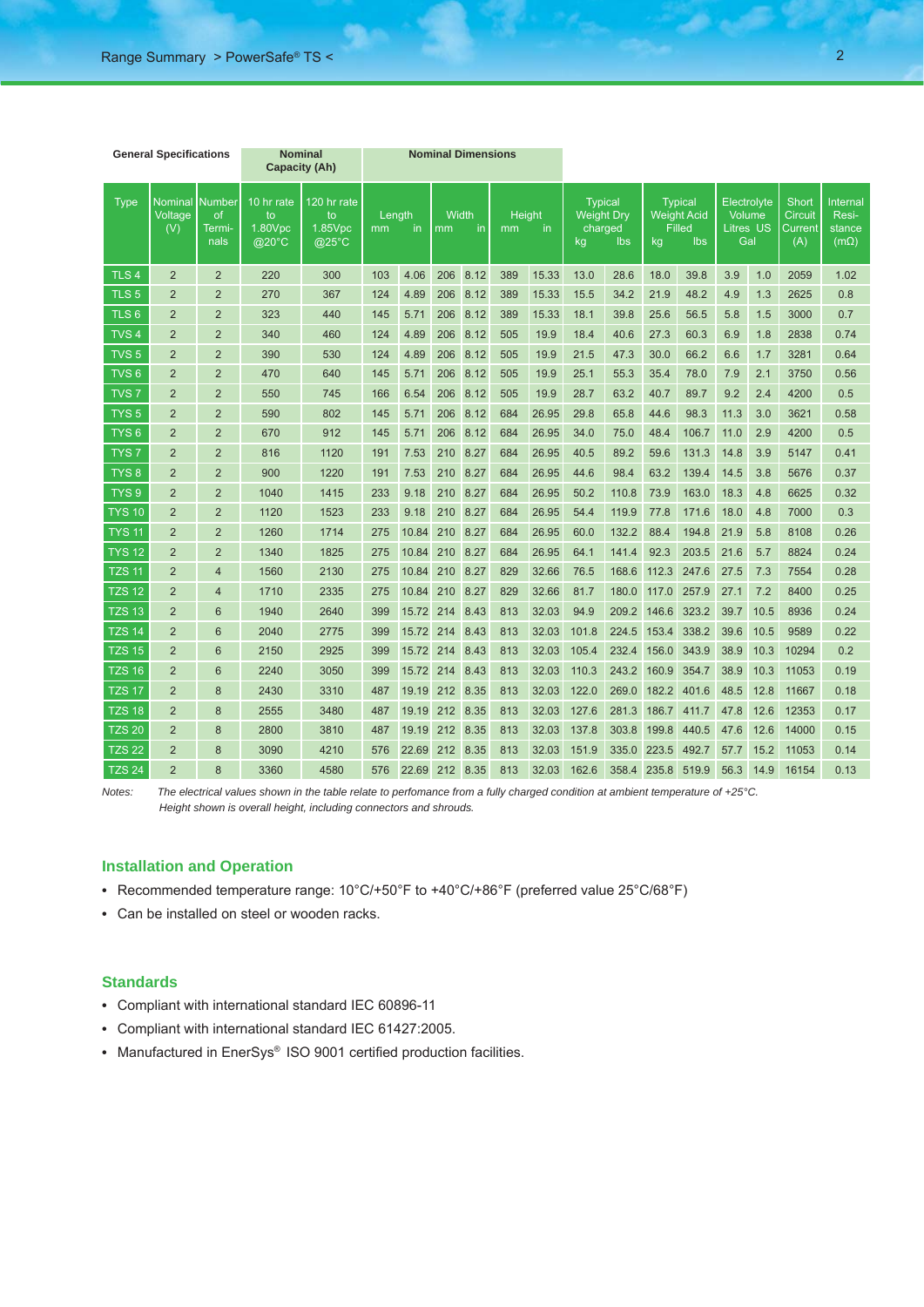## **Construction**

*Positive electrode:* die cast tubular plate with optimum lead antimony.

*Negative electrode:* pasted flat plate with lead antimony alloy grid.

*Separators:* low resistance microporous material.

*Container:* moulded from durable, transparent styrene acrylonitrile (SAN) to allow electrolyte level and cell condition to be monitored visually.

*Lid:* made from Acrylonitrile Butadiene Styrene (ABS).

*Vent plugs:* safety plugs equipped with flame arrestors. Special vent plugs allowing topping-up and S.G. reading without the need to remove them, are available on request.

*Electrolyte:* diluted sulphuric acid with a specific gravity of 1.240 ±0.010 (maximum level) at 25°C for a fully charged cell. Large reserve of electrolyte reduces topping-up to once a year.

*Terminals:* lead alloy leakproof pole with brass insert designed to give minimum resistance and maximum current flow. *Connectors:* fully insulated, solid copper inter-cell connectors allow voltage measurements.

#### **TLS, TVS, TYS 5 - TYS 6**



#### **TYS 7 - TYS 12**



#### **TZS 13 - TZS 16 TZS 17 - TZS 24**



**TZS 11, TZS 12**